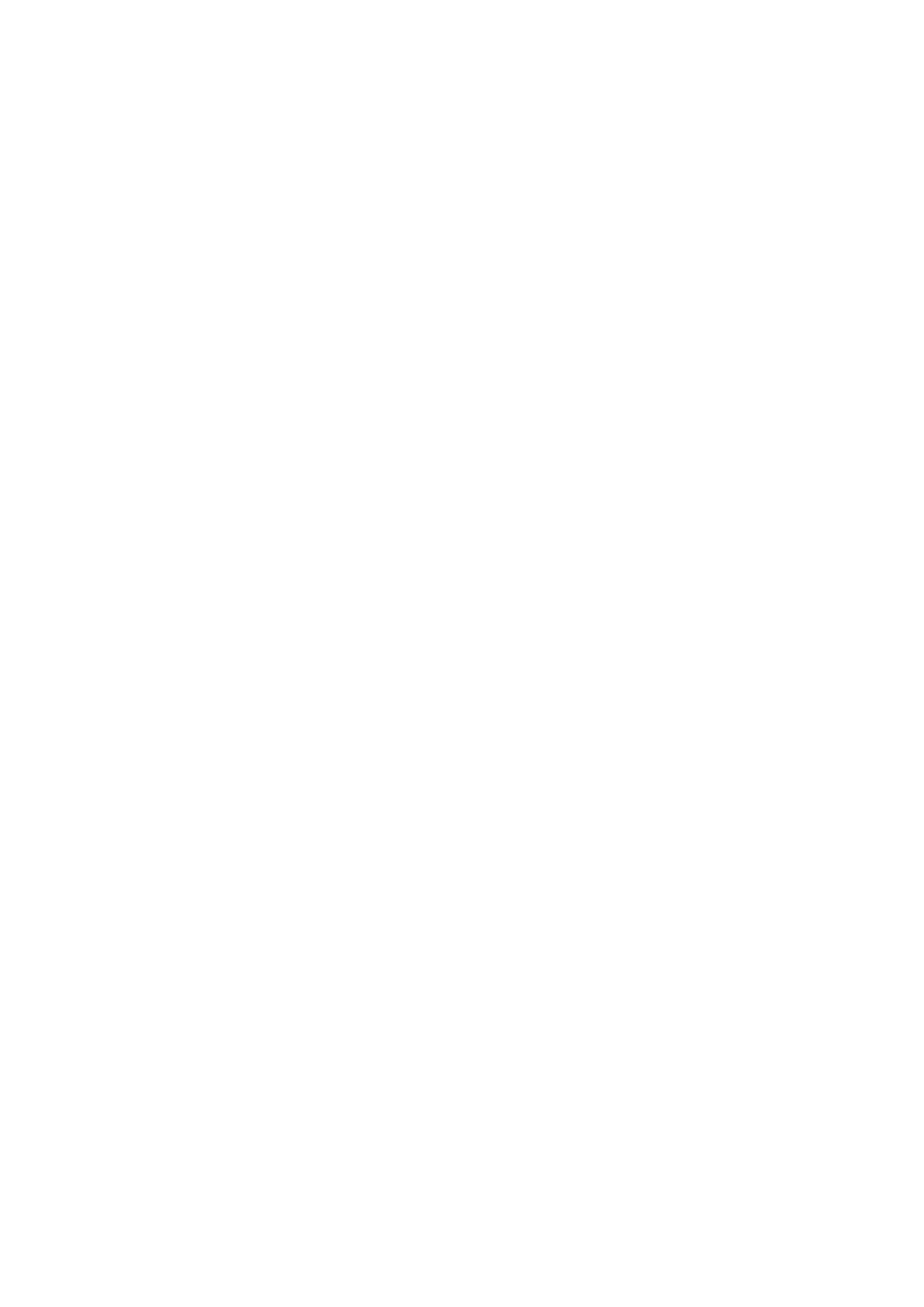## **1 Apologies**

Resolution number IMSB/2021/29

MOVED by IMSB Member J Smith, seconded by IMSB Member G Wilcox:

That the Independent Māori Statutory Board:

a) accept the apology from Member L. Ngamane, for absence.

#### **CARRIED**

### **2 Declaration of Interest**

There were no declarations of interest.

#### **3 Confirmation of Minutes**

Resolution number IMSB/2021/30

MOVED by IMSB Member G Wilcox, seconded by IMSB Member T Kake:

That the Independent Māori Statutory Board:

a) confirm the ordinary minutes of its meeting, held on Monday, 14 June 2021, including the confidential section, as a true and correct record.

#### **CARRIED**

## **4 Extraordinary Business**

There was no extraordinary business.

#### **5 CEO Summary**

Resolution number IMSB/2021/31 MOVED by Deputy Chairperson T Henare, seconded by IMSB Member G Wilcox: That the Independent Māori Statutory Board:

a) receive the Chief Executive summary report.

#### **CARRIED**

### **6 Financial Report June 2021**

Resolution number IMSB/2021/32

MOVED by Deputy Chairperson T Henare, seconded by IMSB Member K Wilson: That the Independent Māori Statutory Board:

a) receive the Financial Report for June 2021.

#### **CARRIED**

### **7 Cultural Update**

Resolution number IMSB/2021/33 MOVED by IMSB Member J Smith, seconded by IMSB Member G Wilcox: That the Independent Māori Statutory Board: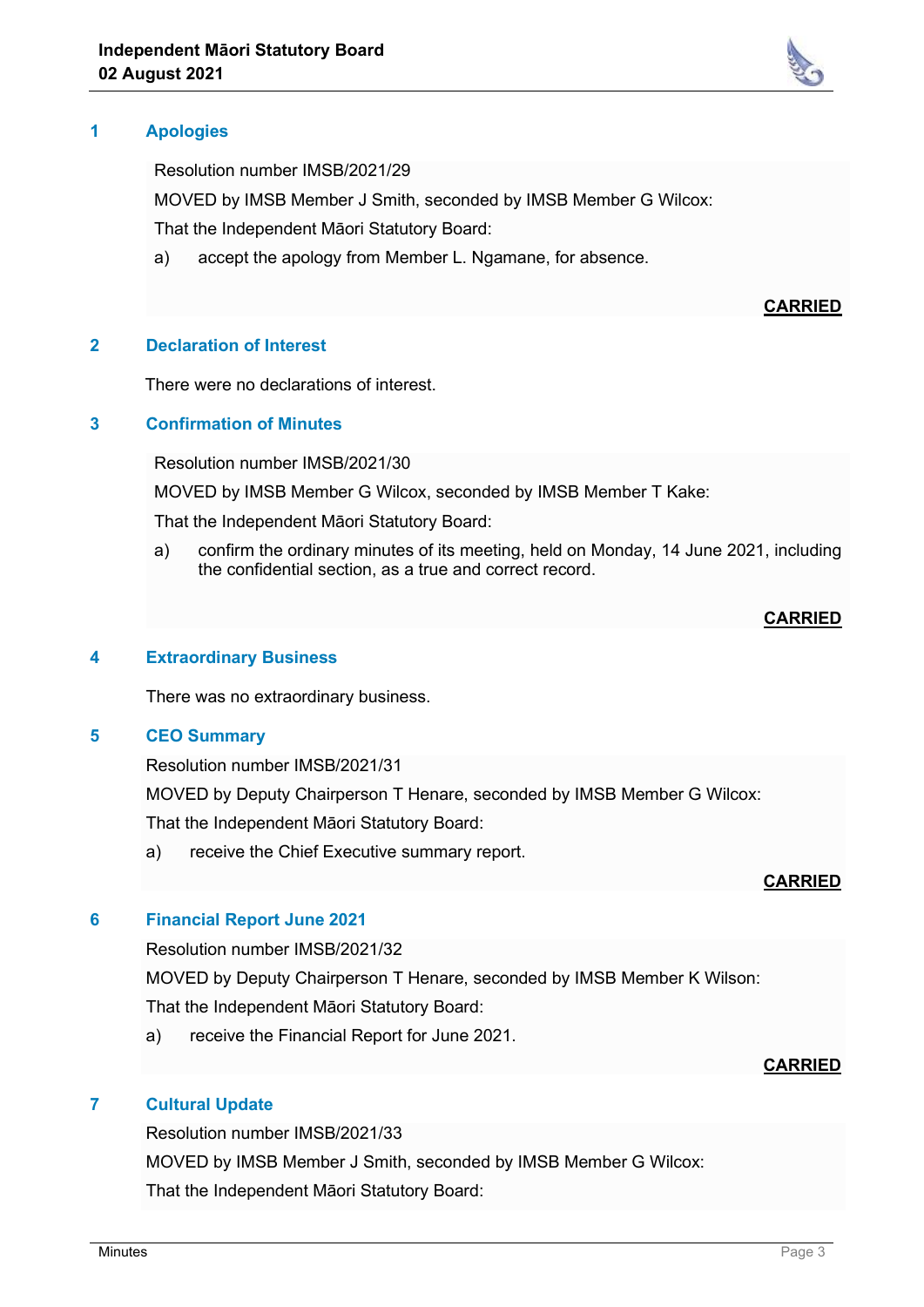## a) receive Cultural update report.

#### **8 Social Update**

Resolution number IMSB/2021/34

MOVED by Deputy Chairperson T Henare, seconded by IMSB Member J Smith:

That the Independent Māori Statutory Board:

a) receive the Social update report.

## **9 Economic Update**

Resolution number IMSB/2021/35

MOVED by IMSB Member G Wilcox, seconded by IMSB Member T Kake:

That the Independent Māori Statutory Board:

a) receive the Economic update report.

## **10 Environment Update**

Resolution number IMSB/2021/36

MOVED by IMSB Member G Wilcox, seconded by IMSB Member T Kake:

That the Independent Māori Statutory Board:

a) receive the Environment update report.

# **11 Te Pae Whakatere - Governance Roadmap**

Resolution number IMSB/2021/37

MOVED by Deputy Chairperson T Henare, seconded by IMSB Member T Kake:

That the Independent Māori Statutory Board:

- a) approve Te Pae Whakatere, the Independent Māori Statutory Board's (the Board) Governance Roadmap over the next 18 months.
- b) note the scheduled reports that the Board will receive.

# **CARRIED**

# **12 Appointment to the Joint Committee on Māori Representation in Local Government and Māori Wards**

Resolution number IMSB/2021/38

MOVED by IMSB Member G Wilcox, seconded by IMSB Member T Kake:

That the Independent Māori Statutory Board:

a) appoint member T. Henare, Chair D. Taipari and member K. Wilson to the Joint Committee with the Governing Board.

# **CARRIED**



## **CARRIED**

**CARRIED**

**CARRIED**

### **CARRIED**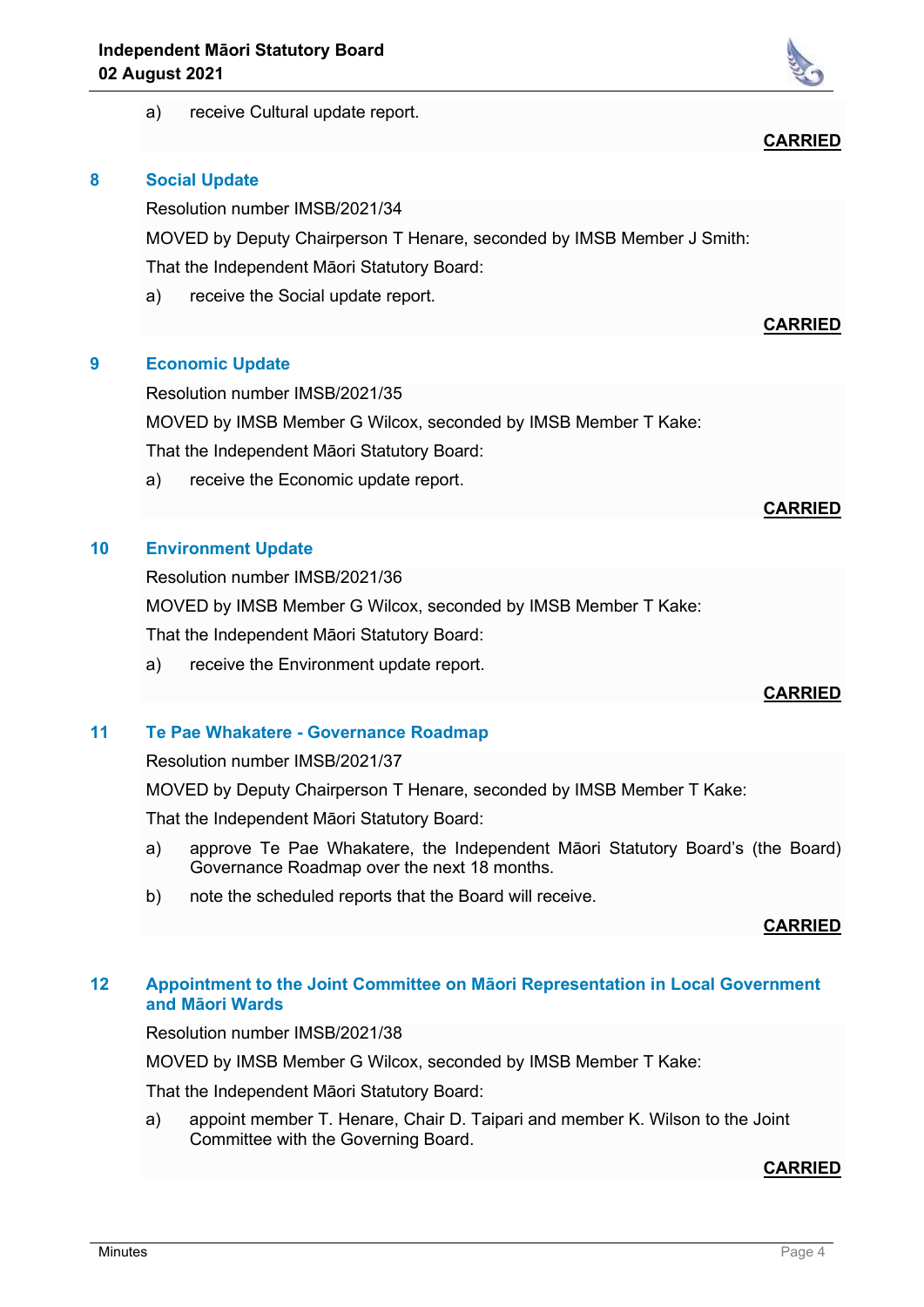

### **14 Procedural motion to exclude the public**

Resolution number IMSB/2021/39

MOVED by IMSB Member G Wilcox, seconded by IMSB Member T Kake:

That the Independent Māori Statutory Board:

- a) exclude the public from the following part(s) of the proceedings of this meeting.
- b) agree that Jade Collins, Lara Hillier, James Brown be permitted to remain for Confidential Item C5:He Waka Kōtuia – Te Tiriti o Waitangi after the public has been excluded, because of their knowledge of Te Tiriti o Waitangi 2021 Audit, which will help the Independent Māori Statutory Board in its decision-making.

The general subject of each matter to be considered while the public is excluded, the reason for passing this resolution in relation to each matter, and the specific grounds under section 48(1) of the Local Government Official Information and Meetings Act 1987 for the passing of this resolution follows.

This resolution is made in reliance on section 48(1)(a) of the Local Government Official Information and Meetings Act 1987 and the particular interest or interests protected by section 6 or section 7 of that Act which would be prejudiced by the holding of the whole or relevant part of the proceedings of the meeting in public, as follows:

| <b>THE TRAIN INSTALLED TO THEIR STRAINING AGAIN LOL</b> T                                                                                                                          |                                                                                                                                                                                                                                                                                            |                                                                                                                                                                                                 |  |
|------------------------------------------------------------------------------------------------------------------------------------------------------------------------------------|--------------------------------------------------------------------------------------------------------------------------------------------------------------------------------------------------------------------------------------------------------------------------------------------|-------------------------------------------------------------------------------------------------------------------------------------------------------------------------------------------------|--|
| Reason for passing this resolution<br>in relation to each matter                                                                                                                   | Particular interest(s) protected<br>(where applicable)                                                                                                                                                                                                                                     | Ground(s) under section 48(1) for<br>the passing of this resolution                                                                                                                             |  |
| The public conduct of the part of<br>the meeting would be likely to result<br>in the disclosure of information for<br>which good reason for withholding<br>exists under section 7. | $s7(2)(f)(ii)$ - The withholding of the<br>information is necessary to<br>maintain the effective conduct of<br>public affairs through the protection<br>of such members, officers.<br>employees and persons from<br>improper pressure or harassment.<br>In particular, the report contains | s48(1)(a)<br>The public conduct of the part of<br>the meeting would be likely to result<br>in the disclosure of information for<br>which good reason for withholding<br>exists under section 7. |  |

### **C1 He Waka Kōtuia - Te Tiriti o Waitangi Audit 2021**

#### **C2 Mairangatia te Angitū - Communications Strategy**

| Reason for passing this resolution                                                                                                                                                 | Particular interest(s) protected                                                                                                                                                                                                                                                           | Ground(s) under section 48(1) for                                                                                                                                                               |
|------------------------------------------------------------------------------------------------------------------------------------------------------------------------------------|--------------------------------------------------------------------------------------------------------------------------------------------------------------------------------------------------------------------------------------------------------------------------------------------|-------------------------------------------------------------------------------------------------------------------------------------------------------------------------------------------------|
| in relation to each matter                                                                                                                                                         | (where applicable)                                                                                                                                                                                                                                                                         | the passing of this resolution                                                                                                                                                                  |
| The public conduct of the part of<br>the meeting would be likely to result<br>in the disclosure of information for<br>which good reason for withholding<br>exists under section 7. | $s7(2)(f)(ii)$ - The withholding of the<br>information is necessary to<br>maintain the effective conduct of<br>public affairs through the protection<br>of such members, officers,<br>employees and persons from<br>improper pressure or harassment.<br>In particular, the report contains | s48(1)(a)<br>The public conduct of the part of<br>the meeting would be likely to result<br>in the disclosure of information for<br>which good reason for withholding<br>exists under section 7. |

#### **C3 Audit Plan FY22**

| Reason for passing this resolution                                                                                                                                                 | Particular interest(s) protected                                                                                                                                                                                                                                                           | Ground(s) under section 48(1) for                                                                                                                                                               |
|------------------------------------------------------------------------------------------------------------------------------------------------------------------------------------|--------------------------------------------------------------------------------------------------------------------------------------------------------------------------------------------------------------------------------------------------------------------------------------------|-------------------------------------------------------------------------------------------------------------------------------------------------------------------------------------------------|
| in relation to each matter                                                                                                                                                         | (where applicable)                                                                                                                                                                                                                                                                         | the passing of this resolution                                                                                                                                                                  |
| The public conduct of the part of<br>the meeting would be likely to result<br>in the disclosure of information for<br>which good reason for withholding<br>exists under section 7. | $s7(2)(f)(ii)$ - The withholding of the<br>information is necessary to<br>maintain the effective conduct of<br>public affairs through the protection<br>of such members, officers,<br>employees and persons from<br>improper pressure or harassment.<br>In particular, the report contains | s48(1)(a)<br>The public conduct of the part of<br>the meeting would be likely to result<br>in the disclosure of information for<br>which good reason for withholding<br>exists under section 7. |